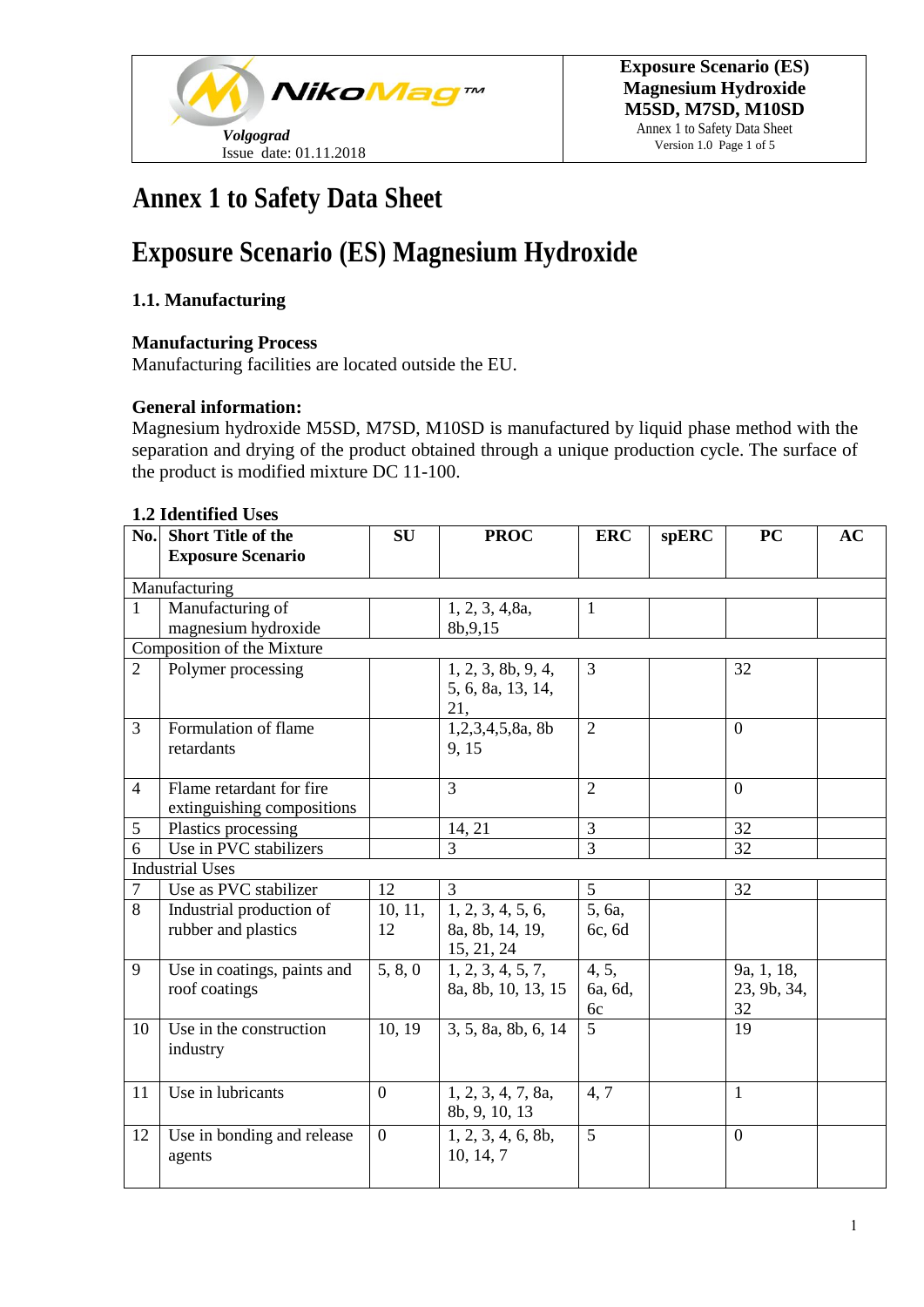

Issue date: 01.11.2018

**Exposure Scenario (ES) Magnesium Hydroxide M5SD, M7SD, M10SD**

> Annex 1 to Safety Data Sheet Version 1.0 Page 2 of 5

| 13 | Laboratory use                                         | $\overline{0}$ | 10, 15                         | $\overline{4}$    | 21                             |                |
|----|--------------------------------------------------------|----------------|--------------------------------|-------------------|--------------------------------|----------------|
|    | Professional Use                                       |                |                                |                   |                                |                |
| 14 | Compounds used in the<br>transport industry            | 17             | 14, 21                         |                   | 32                             |                |
| 15 | Compounds used in the<br>electric industry             | 16             | 14, 21                         |                   | 32                             |                |
| 16 | Compounds used in the<br>construction                  | 19             | 14, 21                         |                   | 32                             |                |
| 17 | Use in lubricants                                      | 16             | 1, 2, 3, 4, 8a, 8b,<br>9, 13,  | 8a, 8d,<br>9a, 9b | 31                             |                |
| 18 | Use in road works and<br>construction                  | 17             | 5, 7, 8b, 8a, 9,<br>10, 11, 13 | 8f                | $\overline{0}$                 |                |
| 19 | Laboratory use                                         | 24             | 10<br>15                       | 8a                | 21                             |                |
| 20 | Polymer processing                                     | 12             | 1, 2, 8a, 8b, 14,<br>21        | 8a, 8c,<br>8d, 8f | $\overline{32}$                |                |
|    | Consumer Use                                           |                |                                |                   |                                |                |
| 21 | Use in coatings, inks, paints<br>and roofing materials |                |                                |                   | 1,9a, 18,<br>23,9 <sub>b</sub> |                |
| 22 | Compounds used in the<br>transport industry            |                | 14, 21                         | 11a               |                                | $\mathbf{1}$   |
| 23 | Compounds used in the<br>electric industry             |                | 14, 21                         | 11a               |                                | $\overline{2}$ |
| 24 | Compounds used in the<br>construction                  |                | 14, 21                         | 10a               |                                | 13, 4          |
| 25 | Use in coatings, inks, paints<br>and roofing materials |                |                                | 10a,<br>11a       |                                | 13, 1,<br>10   |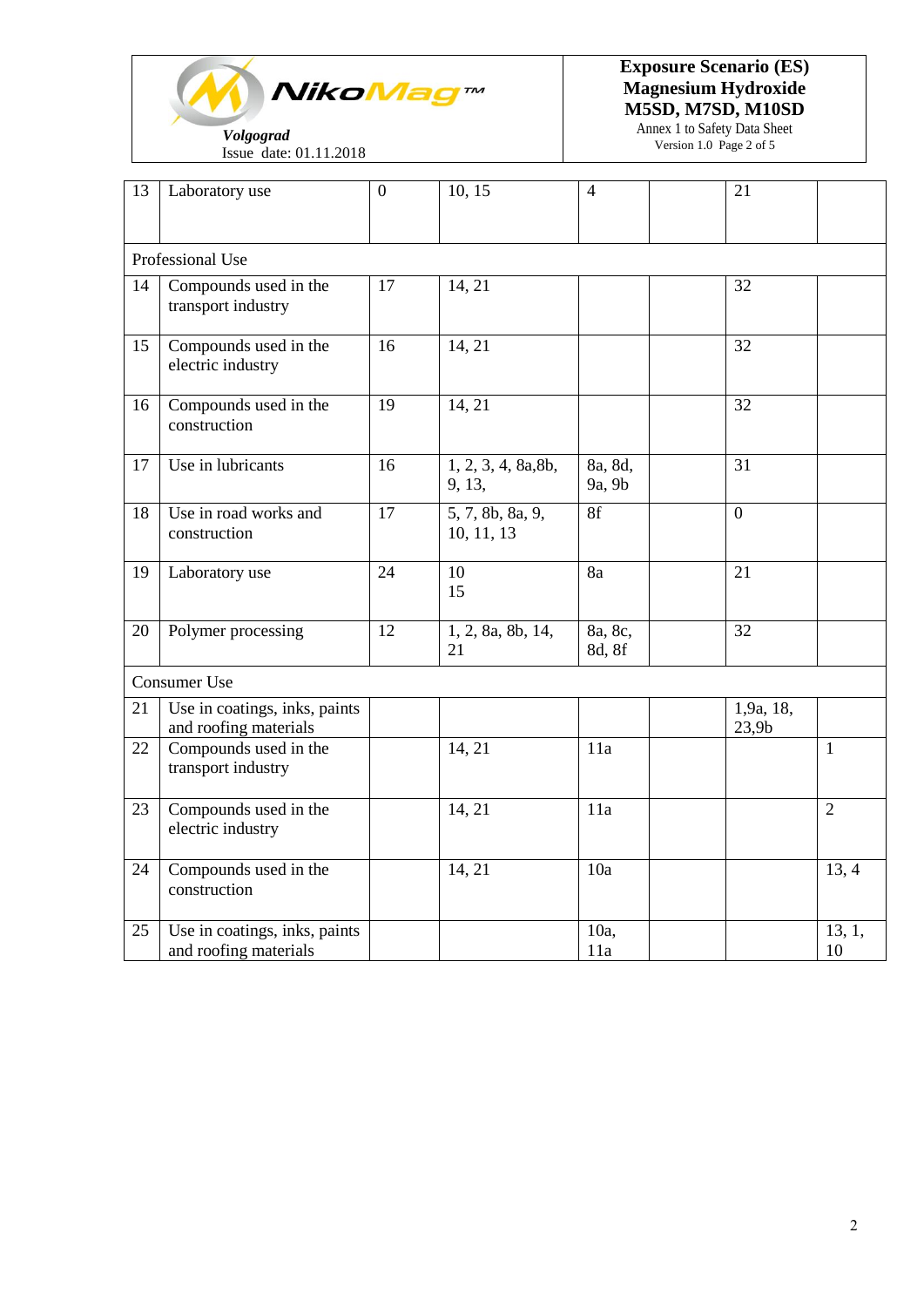

Annex 1 to Safety Data Sheet Version 1.0 Page 3 of 5

### **Use Descriptors**

| ${\bf SU}$      | <b>End-Use Sector</b>                                                                                    |
|-----------------|----------------------------------------------------------------------------------------------------------|
| SU <sub>0</sub> | Other: manufacture and finishing of glass, ceramics and stone (NACE codes C23.1, C23.3)<br>and $C23.7$ ) |
| SU <sub>5</sub> | Manufacture of textiles, leather and fur                                                                 |
| SU <sub>8</sub> | Manufacture of bulk, large scale chemicals (including petroleum products).                               |
| SU <sub>9</sub> | Manufacture of fine chemicals                                                                            |
| <b>SU 10</b>    | Formulation [mixing] of preparations and/or re-packaging (excluding alloys)                              |
| <b>SU11</b>     | Manufacture of rubber products                                                                           |
| SU 12           | Manufacture of plastics products, including compounding and conversion.                                  |
| SU 16           | Manufacture of computer, electronic and optical products, electrical equipment.                          |
| SU 17           | General manufacturing, e.g. machinery, equipment, vehicles, other transport equipment                    |
| <b>SU18</b>     | Manufacture of furniture                                                                                 |
| SU 19           | Building and construction work                                                                           |
| SU 23           | Electricity, steam, gas, water supply and sewage treatment                                               |
| SU 24           | Scientific research and development                                                                      |

| <b>PROC</b>        | <b>Process Category</b>                                                                                                        |
|--------------------|--------------------------------------------------------------------------------------------------------------------------------|
| PROC <sub>1</sub>  | Use in closed processes, no likelihood of exposure.                                                                            |
| PROC <sub>2</sub>  | Use in closed continuous processes with occasional exposure.                                                                   |
| PROC <sub>3</sub>  | Use in closed batch process (synthesis or formulation).                                                                        |
| PROC <sub>4</sub>  | Use in batch and other process (synthesis) where opportunity for exposure arises.                                              |
| PROC <sub>5</sub>  | Mixing or blending in batch processes for formulation of preparations and articles<br>(multistage and/or significant contact). |
| PROC <sub>6</sub>  | Calendering operations.                                                                                                        |
| PROC <sub>7</sub>  | Industrial spraying                                                                                                            |
| PROC <sub>9</sub>  | Transfer of substance or preparation into small containers (dedicated filling lines,<br>including weighing)                    |
| PROC <sub>10</sub> | Roller application or brushing                                                                                                 |
| PROC <sub>11</sub> | Non-industrial spraying                                                                                                        |
| PROC <sub>12</sub> | Use of blowing agents in manufacture of foam                                                                                   |
| PROC <sub>13</sub> | Treatment of articles by dipping and pouring                                                                                   |
| PROC <sub>14</sub> | Production of preparations or articles by tabletting, compression, extrusion, pelletisation                                    |
| PROC <sub>15</sub> | Use as laboratory reagent                                                                                                      |
| PROC <sub>19</sub> | Hand-mixing with intimate contact and only PPE available.                                                                      |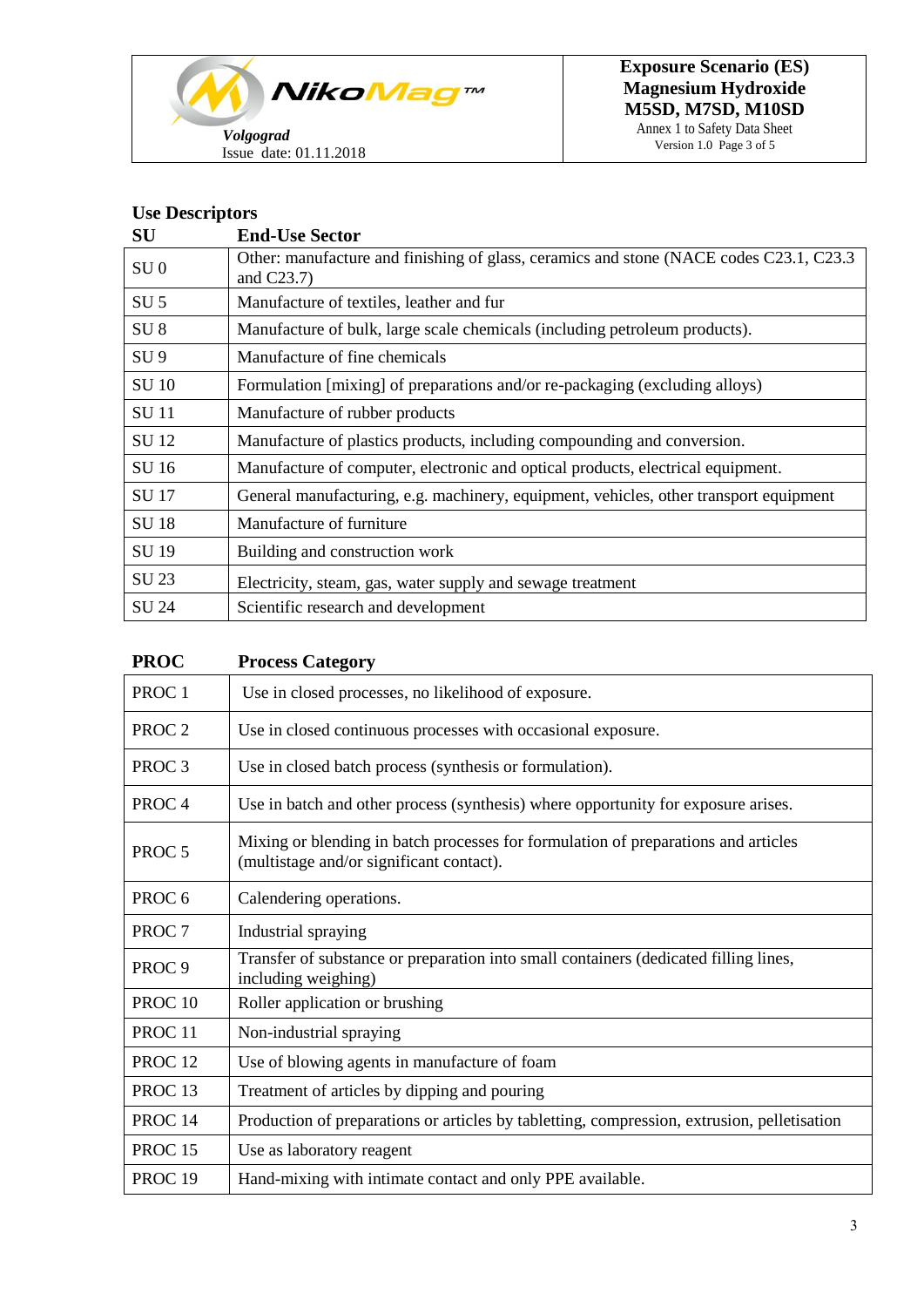

Version 1.0 Page 4 of 5

| PROC <sub>21</sub> | Low energy manipulation of substances bound in materials and/or articles.                                                    |
|--------------------|------------------------------------------------------------------------------------------------------------------------------|
| PROC <sub>24</sub> | High (mechanical) energy work-up of substances bound in materials and/or articles.                                           |
| PROC <sub>8a</sub> | Transfer of substance or preparation (charging/discharging) from/to vessels/large<br>containers at non-dedicated facilities. |
| PROC <sub>8b</sub> | Transfer of substance or preparation (charging/discharging) from/to vessels/large<br>containers at dedicated facilities.     |
| <b>ERC</b>         | <b>Environmental Release Category</b>                                                                                        |
| ERC <sub>1</sub>   | Manufacture of substances                                                                                                    |
| ERC <sub>2</sub>   | Formulation of preparations                                                                                                  |
| ERC <sub>3</sub>   | Formulation in materials                                                                                                     |
| ERC <sub>4</sub>   | Industrial use of processing aids in processes and products, not becoming part of articles                                   |
| ERC <sub>5</sub>   | Industrial use resulting in inclusion into or onto a matrix                                                                  |
| ERC <sub>6a</sub>  | Industrial use resulting in manufacture of another substance (use of intermediates).                                         |
| ERC <sub>6b</sub>  | Industrial use of reactive processing aids                                                                                   |
| ERC <sub>6c</sub>  | Industrial use of monomers for manufacture of thermoplastics.                                                                |
| ERC <sub>6d</sub>  | Industrial use of auxiliaries for polymerisation processes in production of resins, rubbers,<br>polymers                     |
| ERC <sub>7</sub>   | Industrial use of substances in closed systems.                                                                              |
| ERC 8a             | Wide dispersive indoor use of processing aids in open systems                                                                |
| ERC <sub>8b</sub>  | Wide dispersive indoor use of reactive substances in open systems                                                            |
| ERC 8c             | Wide dispersive indoor use resulting in inclusion into or onto a matrix.                                                     |
| ERC 8d             | Wide dispersive outdoor use of processing aids in open systems.                                                              |
| ERC 8e             | Wide dispersive outdoor use of reactive substances in open systems.                                                          |
| ERC 8f             | Wide dispersive outdoor use resulting in inclusion into or onto a matrix                                                     |
| ERC <sub>9a</sub>  | Wide dispersive indoor use of reactive substances in closed systems.                                                         |
| ERC <sub>9b</sub>  | Wide dispersive outdoor use of reactive substances in closed systems                                                         |
| ERC 10a            | Wide dispersive outdoor use of long-life articles and materials with low release                                             |
| ERC 11a            | Wide dispersive indoor use of long-life articles and materials with low release                                              |

| $_{\rm PC}$ | <b>Market Sector by Type of Chemical Product</b> |
|-------------|--------------------------------------------------|
|             |                                                  |

| PC <sub>0</sub> | Other: flame retardant agent |
|-----------------|------------------------------|
| $PC_1$          | Adhesives, sealants          |